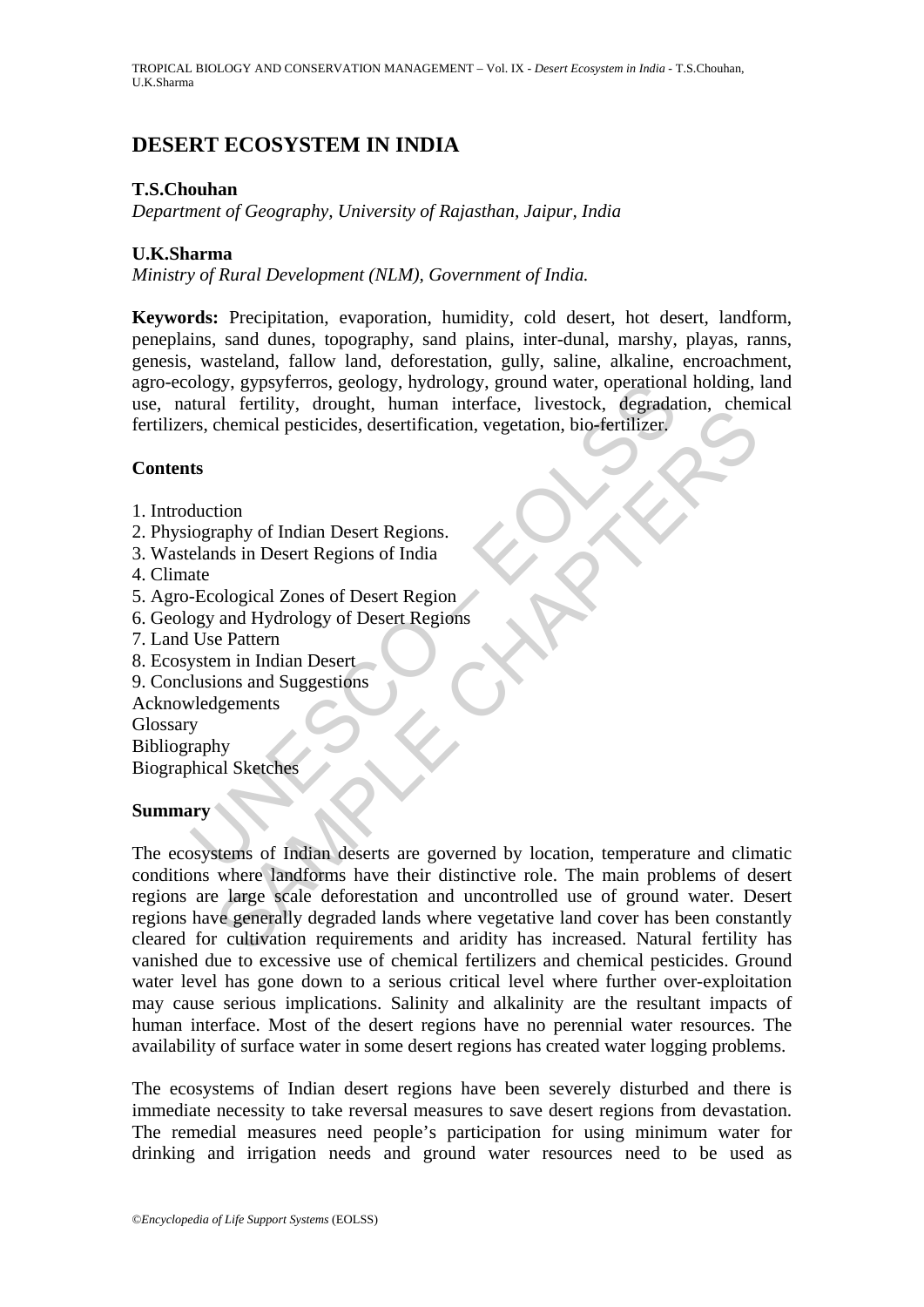supplemental. Water harvesting measures can change the total ecosystem and it is practical by replication of some successful efforts made. Thirty percent of the land needs to be put under forests where reserve and protected areas need to be managed by government and social forestry activities with peoples' participation as their requirement for fuel wood, fodder and industrial are to be met from these areas. Conventional practices of rain water harvesting and plantation activities linked with ethnic values practiced in some areas are useful tools for changing desert ecosystems.

### **1. Introduction**

minon set and rot acc. Geologicanity, the Country eigestent.<br>Inage of land pieces varying in age from pre-Cambrian to receed<br>lar massif is part of the super continent Gondwana land till its rues<br>in the mid-Mesozoic era, la massif is part of the super continent Gondwana land till its rupture and<br>in the mid-Mesozoic era, lay somewhere near the South Pole along<br>South Africa and South America, as has been observed in Palaeomtolog<br>sical, Palaeoma India is situated between  $8*4'$  N to  $37*6'$  N and  $68*7'$  E to  $97*25'E$  and spread over 3.29 million sq km of area. Geologically, the country represents monumental assemblage of land pieces varying in age from pre-Cambrian to recent origin. The peninsular massif is part of the super continent Gondwana land till its rupture and drift sometimes in the mid-Mesozoic era, lay somewhere near the South Pole along with Australia, South Africa and South America, as has been observed in Palaeontological, Palaeobotanical, Palaeomagnetic and glaciological formations, at present lying distantly apart. Flat summits, entrenched valleys, dykes, folds and faults all speak of alternating periods of disturbances and inactivities responsible for the present landform configurations. Deserts formed in various regions are situated on the western side over a long stretch from the north-west including coastal regions, which is a general phenomenon with the world desert regions. Deserts arise due to a very slow process of land degradation but human activities lead to environmental degradation and resource depletion. Indiscriminate use of natural resources leads to increasing difficulties in maintenance of these resources in a sustainable manner. Most of the desert regions had been dense forest and fertile cultivated lands and their present set up is a combination of natural and human interfaces. However, it is difficult to shoulder the responsibility, as the total degradation process was due to the impact of inter-related factors.

For the past thousand years, Indian deserts remained unique human ecosystems as all life-forms human, animal and vegetation survived by evolving delicate and precarious relationship with the fragile ecosystems with symbolic relationship between man and environment. Most marvelous inheritance of this desert civilization is its great physiocultural institutions and biotechnological capacities to sustain variety of life forms. These regions have very high biotic concentration of human and livestock population. Over time, a unique socio-ecological organism, multi-ethnic, multi-caste hierarchical society was born, interwoven in symbolic relationship.

Indian desert regions are characterized by sparse and highly variable precipitation and high evaporation. Drought is characteristic of deserts due to lack of moisture. These areas are sharply delineated by vegetation consisting of plants, which are either xerophytes or short-lived annuals. Vegetation is sparse due to limited availability of water and adverse climatic conditions. Great adjustments are made by plants to enable them grow in this zone. Drought escaping plants grow on availability of good rainfall. Plants growing in this zone have high degree of drought resistance. Crop or pasture production is possible with most efficient use of available water and require detailed study of plant climate relationships while selecting the best suitable crops or pasture species to be grown with occurrence of monsoon. Desert regions face various problems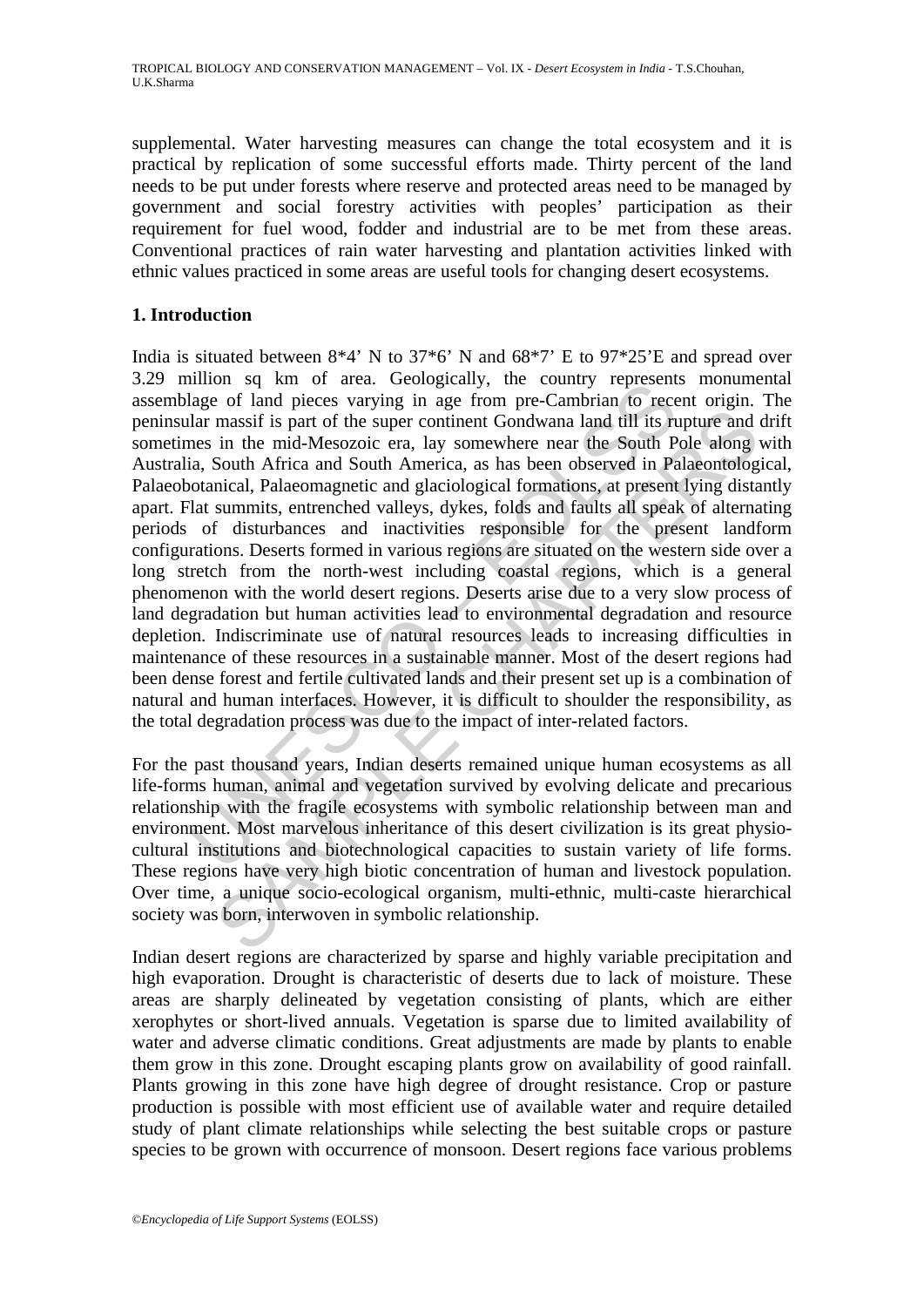of fundamental climatic elements of evapotranspiration, where measurement or prediction of these elements is difficult. This is dependent upon timely and widespread occurrence of monsoon, physical properties of soil, and physiology of plant cover.

Various efforts have been made to classify desert regions of India based on meteorological observations, as rainfall is most important and critical for vegetation in the desert regions. Earlier efforts made by various geographers, environmentalists and other specialists had various limitations in terms of area and assumptions but now National Remote Sensing Agency (NRSA), Department of Space, Government of India, provides quite authentic and accurate information. Data analysis made by various agencies includes efforts made by National Bureau of Soil Survey & Land Use Planning, Unit of Indian Council of Agriculture Research etc. Accordingly, desert regions of India have been classified into hot and cold deserts. Cold desert exist in Jammu & Kashmir State of India, while hot desert is spread over in six states viz. Rajasthan, Punjab, Haryana, Gujarat, Andhra Pradesh and Karnataka.

g. Out of mialar Countri of Agriculture Kessaria etc. Accords of India have been classified into hot duest is spread over in an, Punjab, Haryana, Gujarat, Andhra Pradesh and Karnataka.<br>Sert region is limited to Ladakh in H Kashmir State of India, while hot desert is spread over in six states<br>
Punjab, Haryana, Gujarat, Andhra Pradesh and Karnataka.<br>
tregion is limited to Ladakh in Himalayan Mountain while hot desert a<br>
over a large part, sit Cold desert region is limited to Ladakh in Himalayan Mountain while hot desert areas are spread over a large part , situated on north-western part of country. The cold desert region of Ladakh is a unique feature of cold snow covered area but this can be termed as a fringe area with characteristics different from other parts of Jammu & Kashmir state. The cold desert is limited to one district of Jammu & Kashmir state but situated in a large part of more than 70 thousand sq km of area. The remaining 36 districts are hot deserts of which 28 districts are part of the Thar Desert. Andhra Pradesh and Karnataka desert regions are shadow deserts of coastal range. The total Indian desert is spread over in 442 289 sq km situated in 37 districts wholly or partly belonging to seven states of the Indian Union. In area terms total area covered by these 37 districts is 512 503 sq km and desert regions constitute 86.30 percent of their geographical area which is evident from the concentration of deserts in interlinked zones. However the total desert land is 13.52 percent of the country's geographical area. The details of geographical area and desert portions of 37 districts are given in Table 1. Rajasthan is a single largest state having 47.20 percent of its total desert area spread over 2 districts. Three districts of Andhra Pradesh and five districts of Karnataka represent fringe deserts representing 6.22 and 5.26 percent of the total country's desert. Ladakh is a single largest district having total geographical area of 82 665 sq. km of area of which 70 300 sq. km desert containing 37 555 sq. km. The second largest desert district is Kachchh in Gujarat with 45 652 sq km and Jaisalmer ranks third with 38 401 sq km of area. Rajasthan, Gujarat, Punjab and Haryana are part of the Great Indian Desert- Thar and possess very difficult conditions for survival of people, livestock and vegetation. Indian desert is most densely populated among the world's desert regions, which is due high density of the country's population and people inhabiting in the desert regions have no alternative except to survive in adverse climatic conditions.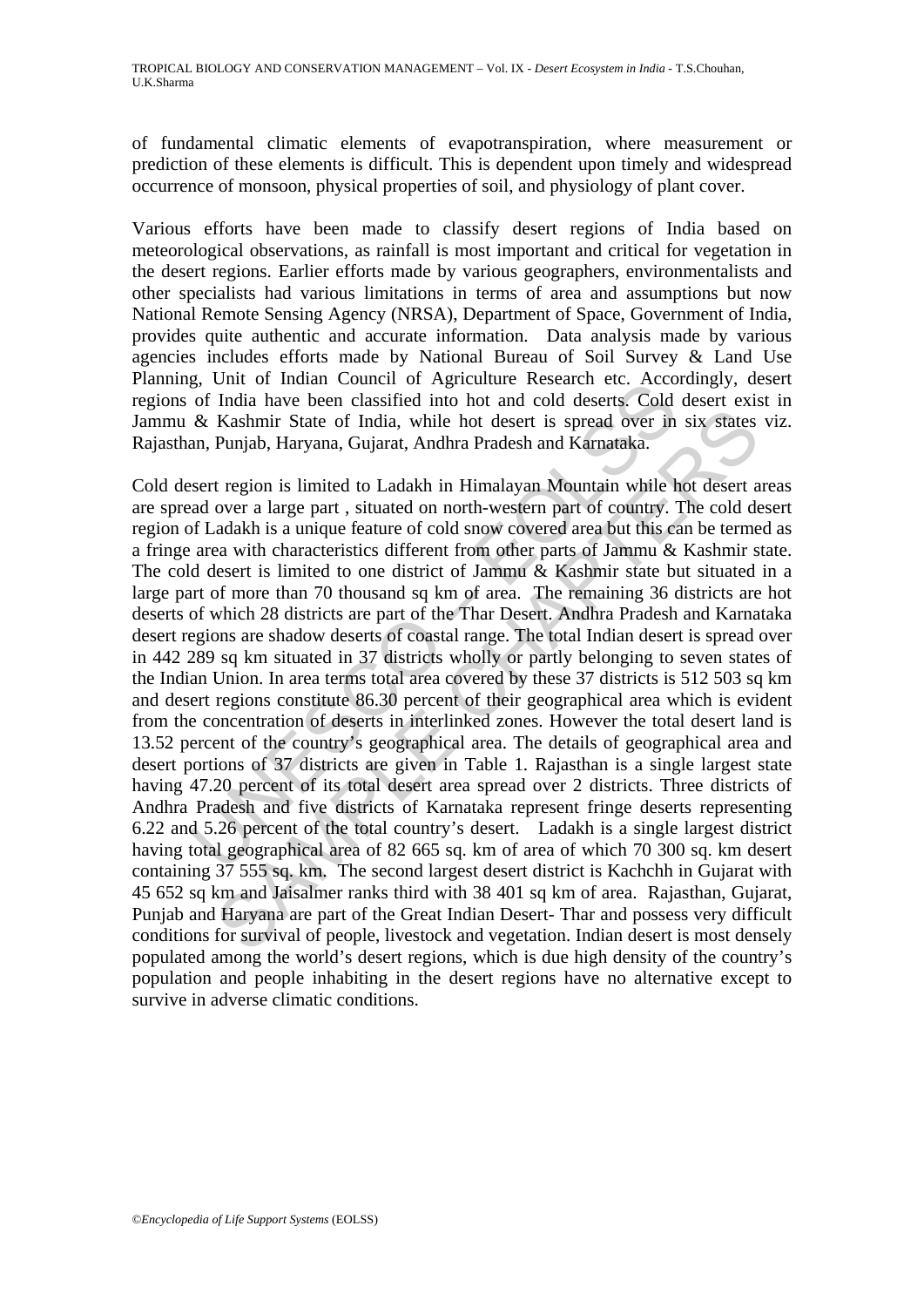| S.No                   | State/District                      | Total Geog. Area | Desert  | % to Total        | % to total  |
|------------------------|-------------------------------------|------------------|---------|-------------------|-------------|
|                        |                                     | $(Sq.$ Km $)$    | Area    | Geographical Area | Desert Area |
|                        |                                     |                  | (Sq.Km) | of district       |             |
| Ι.                     | <b>RAJASTHAN</b>                    |                  |         |                   |             |
| 1.                     | Barmer                              | 28387            | 28387   | 100.00            | 6.42        |
| $\overline{2}$ .       | <b>Bikaner</b>                      | 27244            | 27244   | 100.00            | 6.16        |
| 3.                     | Churu                               | 16830            | 16830   | 100.00            | 3.80        |
| 4.                     | Ganganagar                          | 10978            | 10978   | 100.00            | 2.48        |
| 5.                     | Hanumangarh                         | 9656             | 9656    | 100.00            | 2.18        |
| 6.                     | Jaisalmer                           | 38401            | 38401   | 100.00            | 8.68        |
| 7.                     | Jalore                              | 10640            | 10640   | 100.00            | 2.41        |
| 8.                     | Jhunjhunu                           | 5928             | 5928    | 100.00            | 1.34        |
| 9.                     | Jodhpur                             | 22850            | 22850   | 100.00            | 5.17        |
| 10.                    | Nagaur                              | 17718            | 17718   | 100.00            | 4.01        |
| 11.                    | Pali                                | 12387            | 12387   | 100.00            | 2.80        |
| 12.                    | Sikar                               | 7732             | 7732    | 100.00            | 1.75        |
|                        | Total-Rajasthan                     | 208751           | 208751  | 100.00            | 47.20       |
| $\mathbf{I}$           | ANDHRA PRADESH                      |                  |         |                   |             |
| 1.                     | Anantapur                           | 19130            | 19130   | 100.00            | 4.33        |
| 2.                     | Kadapa                              | 15359            | 3856    | 25.11             | 0.87        |
| $\overline{3}$ .       | Kurnool                             | 17658            | 4517    | 25.58             | 1.02        |
|                        | Total Andhra Pradesh                | 52147            | 27503   | 52.74             | 6.22        |
| Ш                      | <b>GUJARAT</b>                      |                  |         |                   |             |
| 1.                     | Banas Kantha                        | 10757            | 10757   | 100.00            | 2.43        |
| 2.                     | Jam Nagar                           | 14125            | 14125   | 100.00            | 3.19        |
| $\overline{3}$ .       | Kachchh                             | 45652            | 45652   | 100.00            | 10.32       |
| 4.                     | Mehsana                             | 4384             | 2076    | 47.35             | 0.47        |
| 5.                     | Rajkot                              | 11203            | 5568    | 49.70             | 1.26        |
| 6.                     | Surendra Nagar                      | 10489            | 5417    | 51.64             | 1.23        |
|                        | <b>Total Gujarat</b>                | 96610            | 83595   | 86.53             | 18.90       |
| IV                     | <b>HARYANA</b>                      |                  |         |                   |             |
| 1.                     | Bhiwani                             | 4778             | 4778    | 100.00            | 1.08        |
| 2.                     | Fatehabad                           | 2538             | 1257    | 49.53             | 0.28        |
| $\overline{3}$ .       | Hissar                              | 3983             | 3983    | 100.00            | 0.90        |
| 4.                     | Mahendragarh                        | 1899             | 947     | 49.87             | 0.22        |
| 5.                     | Sirsa                               | 4277             | 4277    | 100.00            | 0.97        |
|                        | Total Haryana                       | 17475            | 15242   | 87.22             | 3.45        |
| $\mathbf V$            | <b>JAMMU</b><br>&<br><b>KASHMIR</b> |                  |         |                   |             |
| 1.                     | Ladakh                              | 82665            | 70300   | 85.04             | 15.89       |
| $\overline{\text{VI}}$ | <b>KARNATAKA</b>                    |                  |         |                   |             |
| 1                      | Bellary                             | 8419             | 8419    | 100.00            | 1.91        |
| 2.                     | Bijapur                             | 10494            | 7897    | 75.25             | 1.79        |
| 3.                     | Chitra Durga                        | 8440             | 2316    | 27.44             | 0.52        |
| 4.                     | Dharwad                             | 4230             | 1082    | 25.58             | 0.24        |
| 5.                     | Raichur                             | 6828             | 3546    | 51.93             | $0.80\,$    |
|                        | <b>Total Karnataka</b>              | 38411            | 23260   | 60.56             | 5.26        |
| VII.                   | <b>PUNJAB</b>                       |                  |         |                   |             |
| 1.                     | Ferojpur                            | 5303             | 5303    | 100.00            | 1.20        |
| 2.                     | Faridkot                            | 1469             | 1469    | 100.00            | 0.33        |
| 3.                     | Bhatinda                            | 3385             | 3385    | 100.00            | 0.77        |
| 4.                     | Nawan Shahr                         | 1267             | 1267    | 100.00            | 0.28        |
| 5.                     | Sangrur                             | 5020             | 2214    | 44.10             | 0.50        |
|                        | <b>Total Punjab</b>                 | 16444            | 13638   | 82.94             | 3.08        |
|                        | <b>GRAND TOTAL</b>                  | 512503           | 442289  | 86.30             | 100.00      |

Source: India: National Action Programme to Combat Desertification (2001), Ministry of Environment & Forests, Government of India.

Table 1. District wise area under Indian desert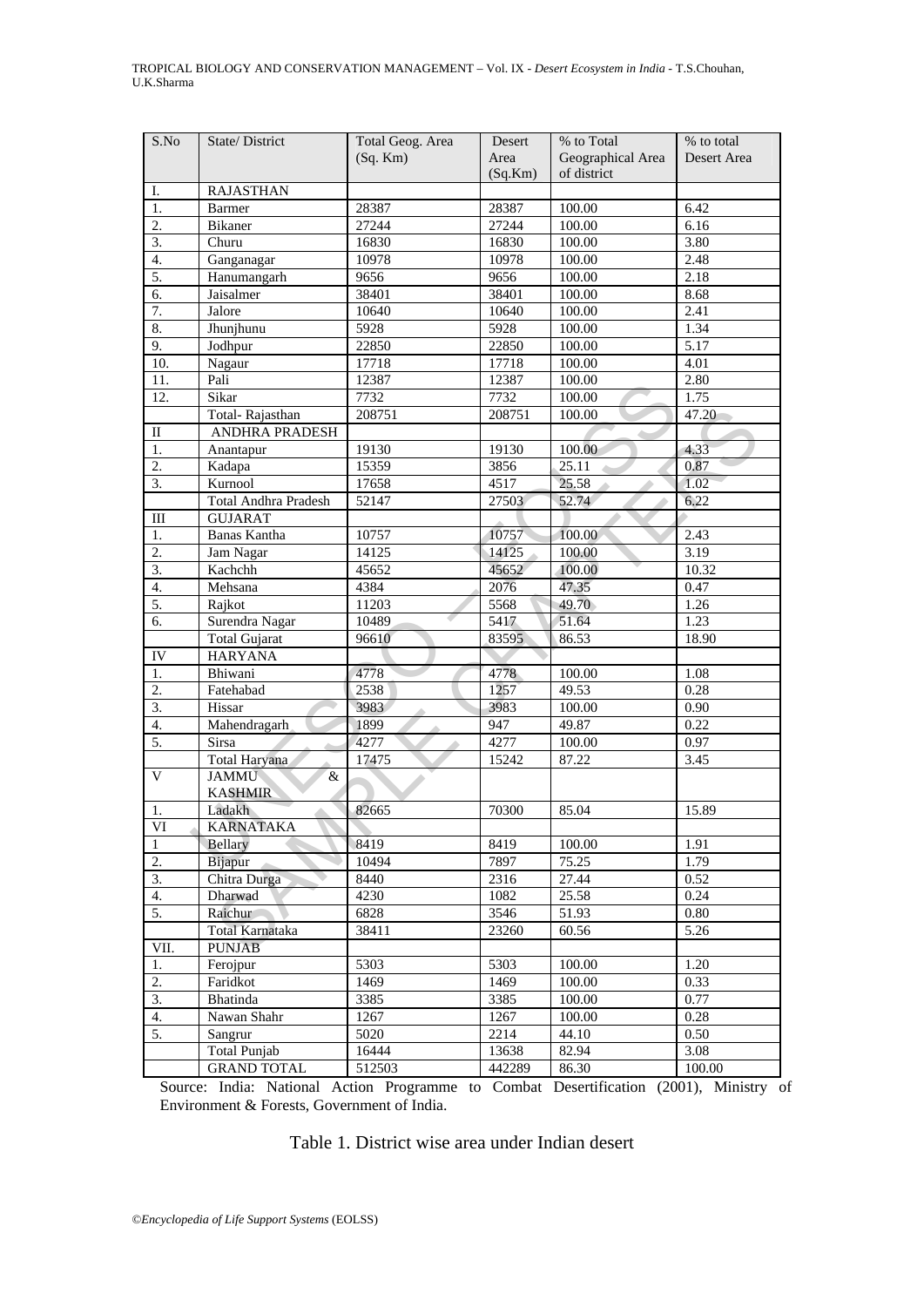TROPICAL BIOLOGY AND CONSERVATION MANAGEMENT – Vol. IX - *Desert Ecosystem in India* - T.S.Chouhan, U.K.Sharma



Figure 1. Location Map of Indian Desert Eco-system

# **2. Physiography of Indian Desert Regions**

Physiography of India desert regions is quite varied in landscape, soil structure, precipitation, temperature, humidity and evaporation. This is also relevant that formation of desert regions have distinguished conditions, which resulted into desert. There is no common factor of aridity in desert regions and even there are inter-regional variations in the total desert regions. Landforms with associated characteristics are given in Table 2. These formations are based on ecological features of landscape, soil types, slopes, availability of water and natural vegetation etc. as detailed in Table 2.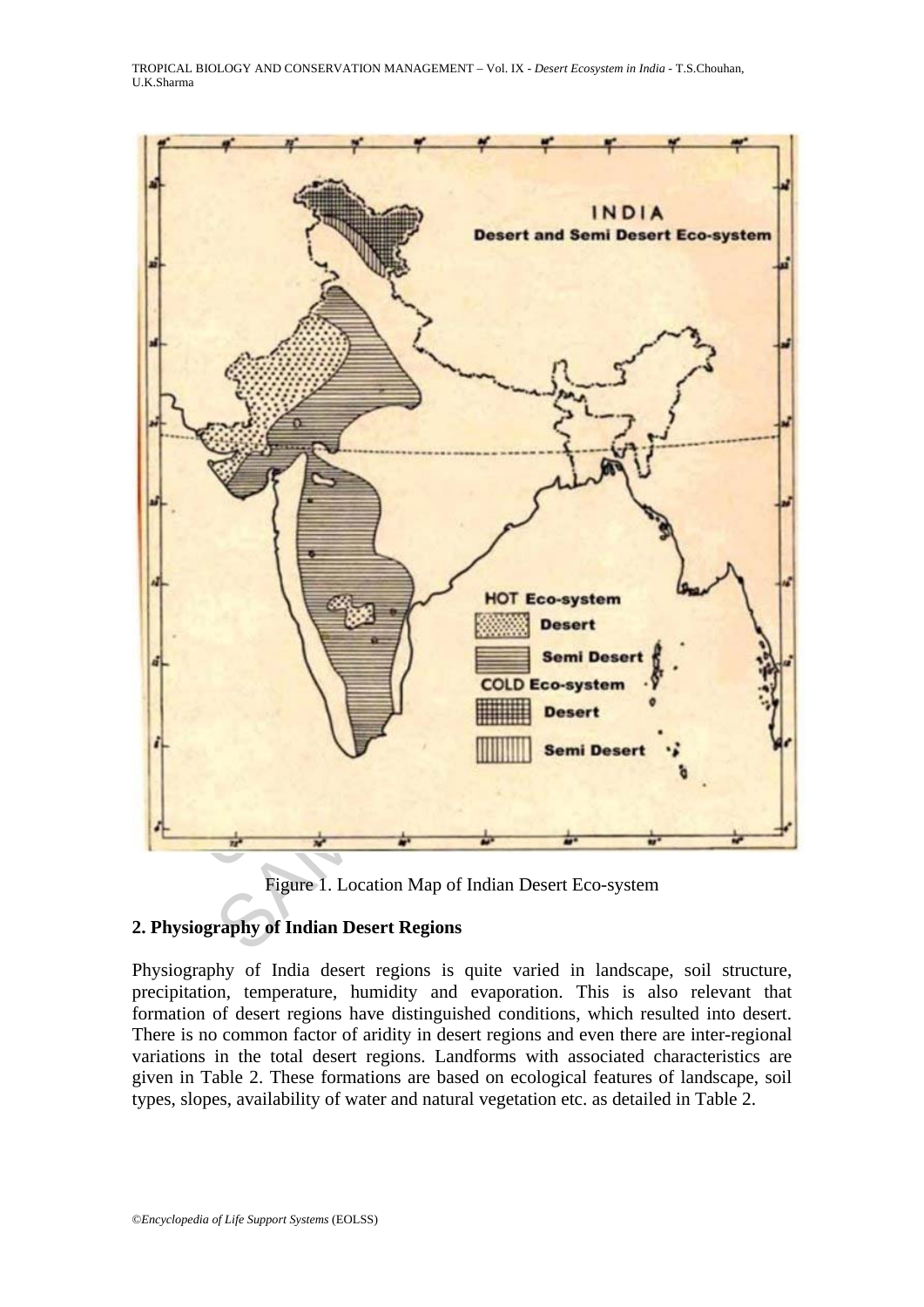| Landform                                                                                | Major              | Soils                  | Dominant plant                                                                       | Adaptive character    |  |  |  |  |
|-----------------------------------------------------------------------------------------|--------------------|------------------------|--------------------------------------------------------------------------------------|-----------------------|--|--|--|--|
|                                                                                         | shaping<br>force   |                        |                                                                                      |                       |  |  |  |  |
| 1. Mountains                                                                            | Chemical           | Exposed                | Anogeissun latifolia Acacia                                                          | Regions with rainfall |  |  |  |  |
| and Hills                                                                               | and physical       | bed rock               | Senegal, Compiphora<br>wightii                                                       | less than 25 cm       |  |  |  |  |
| 2. Upper                                                                                | Water              | Sandy                  | Salvadora oleoides,                                                                  | Evergreen shrubs with |  |  |  |  |
| piedmont<br>zone                                                                        | erosion            | loam                   | Capparis deciduas, Acacia<br>Senegal (sparse)                                        | low diffuse roots     |  |  |  |  |
| 3. Lower                                                                                | Water              | Sandy                  | Acacia arabica, Prosopis                                                             | Evergreen with deep   |  |  |  |  |
| piedmont                                                                                | erosion            | loam<br>to             | cpicigera, Salvadora                                                                 | tap root              |  |  |  |  |
| merging with                                                                            |                    | loamy                  | oleoides, Acacia senegal,                                                            | Evergreen tree &      |  |  |  |  |
| plains                                                                                  |                    | sand                   | Capparis deciduas (rainfall<br>less than 25 cm)                                      | shrub                 |  |  |  |  |
| 4. Depression                                                                           | Water              | Clay loam              | Salvadora persica, Tamarix                                                           | No vegetation when    |  |  |  |  |
| (saline)                                                                                | deposition         |                        | dioica, Halophytic                                                                   | salinity is high.     |  |  |  |  |
|                                                                                         |                    |                        | succulents                                                                           |                       |  |  |  |  |
| 5. Water<br>courses                                                                     | Water<br>erosion   | Coarse<br>sand         | Acacia arabica, Salvadora<br>olecodes                                                | Deep tap root         |  |  |  |  |
| 6. Depression                                                                           | Water              | Clay loam              | Acacia arabica                                                                       | Deep tap root.        |  |  |  |  |
| (non-saline)                                                                            | deposition         |                        |                                                                                      |                       |  |  |  |  |
| 7. Sandy                                                                                | Wind               | Wind                   | Prosopis cineraria, Capparis                                                         | Deep tap root         |  |  |  |  |
| plains                                                                                  | erosion and        | deposited<br>sand      | decidua                                                                              |                       |  |  |  |  |
| 8. Sand dunes                                                                           | deposition<br>Wind | Fine sand              | Calligonum polugonodes                                                               | Deep tap and shallow  |  |  |  |  |
|                                                                                         | deposition         |                        |                                                                                      | side roots            |  |  |  |  |
| 9. Inter dunes                                                                          | Water              | Clay loam              | Capparis Haloxylon                                                                   | Deep tap root         |  |  |  |  |
|                                                                                         | deposition         | covered                |                                                                                      |                       |  |  |  |  |
| 10. Flood                                                                               | Water              | with sand<br>Clay loam | Saloxylon salicornicum and                                                           | Deep tap root         |  |  |  |  |
| plains (old)                                                                            | deposition         |                        | H. recurvum                                                                          |                       |  |  |  |  |
|                                                                                         |                    |                        | ource: Indian Desert: Resources and Potential Development (1994).                    |                       |  |  |  |  |
|                                                                                         |                    |                        |                                                                                      |                       |  |  |  |  |
| Table 2. Landforms with associated characteristics                                      |                    |                        |                                                                                      |                       |  |  |  |  |
| .1. Landscape                                                                           |                    |                        |                                                                                      |                       |  |  |  |  |
|                                                                                         |                    |                        |                                                                                      |                       |  |  |  |  |
|                                                                                         |                    |                        | The landscape of desert regions has changing nature due to natural and other factors |                       |  |  |  |  |
| Thar Sea of sand, sand hills, silt covered valleys, flat sandy soil lying in imperviou  |                    |                        |                                                                                      |                       |  |  |  |  |
| lay, salt lakes, plateau etc. are nature landscape positions, which are old alluvium an |                    |                        |                                                                                      |                       |  |  |  |  |
| leltaic plains. Landscape and landforms differ in formation and possess specifi         |                    |                        |                                                                                      |                       |  |  |  |  |
| eatures.                                                                                |                    |                        |                                                                                      |                       |  |  |  |  |
|                                                                                         |                    |                        |                                                                                      |                       |  |  |  |  |

#### Table 2. Landforms with associated characteristics

#### **2.1. Landscape**

#### **2.1.1. Desert Peneplains**

This region referred as Rajasthan Bangar, has Aravalli range as the most striking feature of landscape, which extends from north Gujarat plains to Delhi northeastwards. This region also defines the eastern limit of Thar covering an area of about 75,000 sq. km in Rajasthan. River Luni divides this landscape into two parts, to the north of this river sand dunes persist, appear undulating whale backs of sand i.e., dead or non-mobile type in contrast to living and mobile sand dunes. In the northwest, this landscape extends to Jhunjhunu, Sikar, Churu, Jodhpur, Pali, Barmer and Jalore. South Churu is full of sand levees, where short discontinuous sand levees strike north-east-south-west on a plateau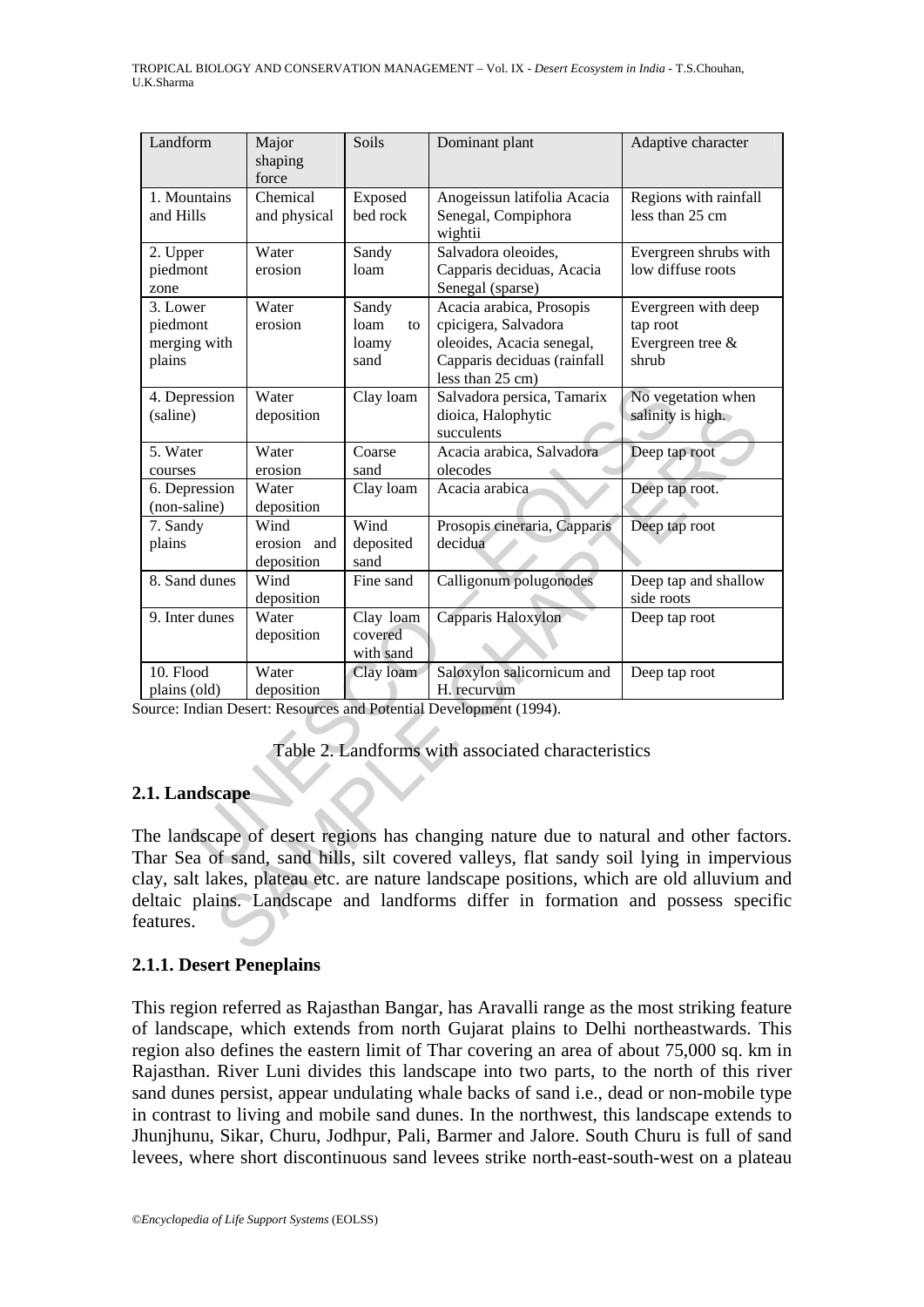enclosing in between them as playas. Dispersed and fairly dense settlements in this area indicate that isolated sand hills don not interfere in the normal agricultural pursuits of the local farmers. Wells are shallow with saline water.

Further east, in Shekhawati region, sand thins out little further and due to closeness of Aravalli hills and receives watercourses flowing down the western flank of the range. Density of Prosopis cinereria exceeds 25 trees per hectare. The shape and color of crown is darker and denser as compared to plants recorded in other parts of the desert. This is a country with green fields and prosperous villages. At one or two spots dense forests of Salvadora oleoides are recorded where the sub-soil is heavier in texture. Zizyphus nummularia, a shrub of the plains is common and usually preserved in cultivated fields for its dry thorns for fencing houses and dried leaves locally called as Pala for fodder during the lean period of fodder availability. To the south of Shekhawati lie two large elongated playa lakes, Didwana and Sambhar, with high salt concentration, the former producing half million tones of salt annually. Two smaller playa lakes are near Khatu and Kuchaman. River Luni, the only river traversing the Indian desert, has little upper reaches in Bagar country. It rises in the Aravallis and flows westwards, receiving most of its tributaries including Sukri in the left bank. Its water becomes brackish after Balotra.

En finits in the more in the may worm is not relation to the sear in the deal of fodder during the lean period of fodder availability. To the south large elongated playa lakes, Didwana and Sambhar, with high salter produci ee elongated playa lakes, Didwana and Sambhar, with high salt concentrat producing half million tones of salt annually. Two smaller playa lakes r reaches in all Kuchaman. River Inviit, the only river traversing the Infidia The southern half forms a vast vowel rimmed by flat topped hills of sand stone and limestone of Vindhyan age in the north called Bhankars near Jodhpur, granite and rhyolite hills in south, breached by Luni, Sukri and Jawai seasonal rivers at both the eastern and the western ends. Water gaps carved on limestone between Khatu and Bilara indicate superimposed topography of Luny river system. The upper slopes of bolson, especially in the north, represent predominantly built on sand stones on which Jodhpur town stands, upper down gradational slopes of type of Bajada are met with especially on the left bank of Luni river. On the hills, trees of Anogeissus pendula and Acacia Senegal stand out only in protected conditions. Vegetation has been dedicated to some village deity, otherwise straggling shrubs of Anogeissus pendula are seen along with a few clumps of Grewia tenax, Euphorbia caducifolia, a cactiform Euphorbia dominates the entire landscape from which sometimes saplings of Anogeissus pendula, Acacia Senegal, Salvadora aleoides and Maytenus enaginata are seen protruding as protection offered to them. Residual low hills or inselbergs rise above floor of bolson near Pali, Chanod and Siwana. Natural vegetation here too is very much degraded comprising mainly shrubs of Capparis deciduas, having physiognomy of scattered shrubs. Pediment plains lying at the floor of the Aravallis are watered by innumerable short streams coming down the western flank of range fertile Godwar plain showing green fields with surface irrigation.

Residual hills and escarpments are steep sided premontries in the form of domes, bosses, meas, scarps, knolls and inselbergs, rise abruptly from the surrounding plain. In most cases, these residual masses are monolithic remnants of sub aerial weathering, denudation and scarp retreat. Hill streams have occupied major joints. Granitic domes and bosses range in height up to 100 meters above the ground level. Scarps have developed in sedimentaries of Barmer, Jodhpur, Jaisalmer and Kolayat (Bikaner) tracts. The area between Jaisalmer and Ramgarh has moderate relief with few small hillocks, scarps and ridges. Jaisalmer town is situated on limestone plateau. Other scraps are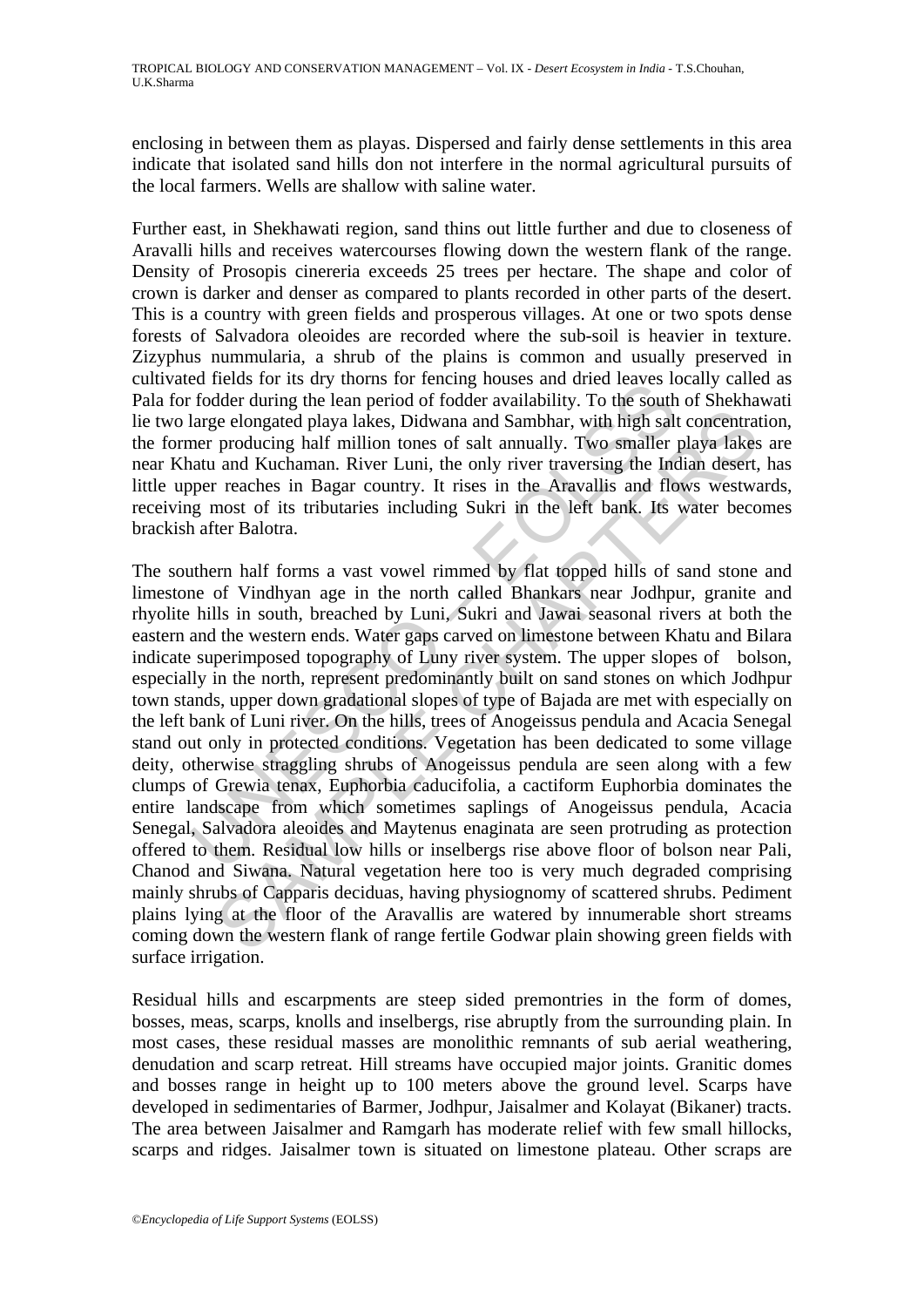composed of Bhadesar, Baisakhai and Parihar sandstone.

Piedmont plains and pediments have their upper regions adjacent to hills consisting of boulders, rock fragments and regolithic material. Angular to sub-angular rock fragments of 2.5 to 10 cm diameter are found at an approximate distance of 1 to 5 meters, where slopes are convex and declivities varying 3 to 6 degrees. The area in lower slope of 2-3 degree consists of coarse deposits mixed with angular to sub-angular rocks fragments. Plains situated down incised by streams of 1-3 m width. Incision is more in noncohesive sandy deposits and badland topography has developed. Sediments of piedmont plains are poorly graded and assorted. Gravel layers are laid down in these plains by torrents and finer aggregates by sluggish sheet floods. In Nagaur, Bap, Jodhpur, Jaisalmer, Pali, Jalore and Bikaner areas, vast extensive rocky plains with thin veneer of sediments clearly indicate erosional plains with several scarps, formed by a process of sharp recession.

### **2.1.2. Sand Dunes of Marusthali**

Entry and Dunes of Marusthali<br>this clearly indicate erosional plains with several scarps, formed the<br>sciently indicate erosional plains with several scarps, formed t<br>cession.<br>and Dunes of Marusthali<br>tigion is a sandy part Solition.<br> **Solution Example 2020** and the search of the Thar described as typical young tropical denotestivitic features, covers more than 100,000 sq. km where sand drives del up on heaps and ridges or spread out in she This region is a sandy part of the Thar desert considered as typical young tropical desert with all characteristic features, covers more than 100,000 sq. km where sand driven by wind is piled up on heaps and ridges or spread out in sheets, sometimes obliterating predesert fluvial topography. Peneplains of Aravalli ranges, Punjab-Haryana plains in north and northern Gujarat are its other limits. The influence of the south-west monsoon wind is apparent in the orientation of sand dunes which support scattered shrubs of Colligonum polygonoides and clumps of panium turgidum. These wind drifted dunes are of different types- longitudinal, transverse and barchans. Okhali the concentric dunes of composed of fresh sand deposits are located near Jaisalmer, bare dunes without vegetative cover.

Long narrow ridges of seif type run parallel in north-east and south-west directions, enclosing in between them dune lakes called Dhands or Tibbas. These longitudinal sand dunes are very common to the west and south of Jaisalmer city, occasionally develop transverse tibbas of barchan type. Flat floored depressions also occur sandwiched between two longitudinal tibbas, providing site for verdant oases, their length and width appear much restricted in areas of rapidly moving sands. In the Malani region, sand dunes are more or less fixed while in the north these are mostly moving. On fixed sand dunes trees like Prosopis cinereria get established.

Longitudinal and parabolic dunes are composed of fine to very fine sands occurring in fairly narrow strips both northwest to south and south-east hills. Some degrees of cementation also occur in these dunes and carbonate content usually amounts to approximately 6-11 percent. Dissection of dunes is only minor with less than 20 m height. Elongated depressions occur between longitudinal and parabolic sand ridges stretching in the direction of dominant south westerly winds. These dunes support both psammophytic and lithophytic plants among which *Acacia senegal, Maytenus emarginata, Aerva persica, Lycium barbarum and Sericostemma pauciflorum* are dominant. Obstructional effects of hills on air currents sometimes give different direction to dunes. Locally reworking of these dunes led to formation of flat hummocky sand sheet.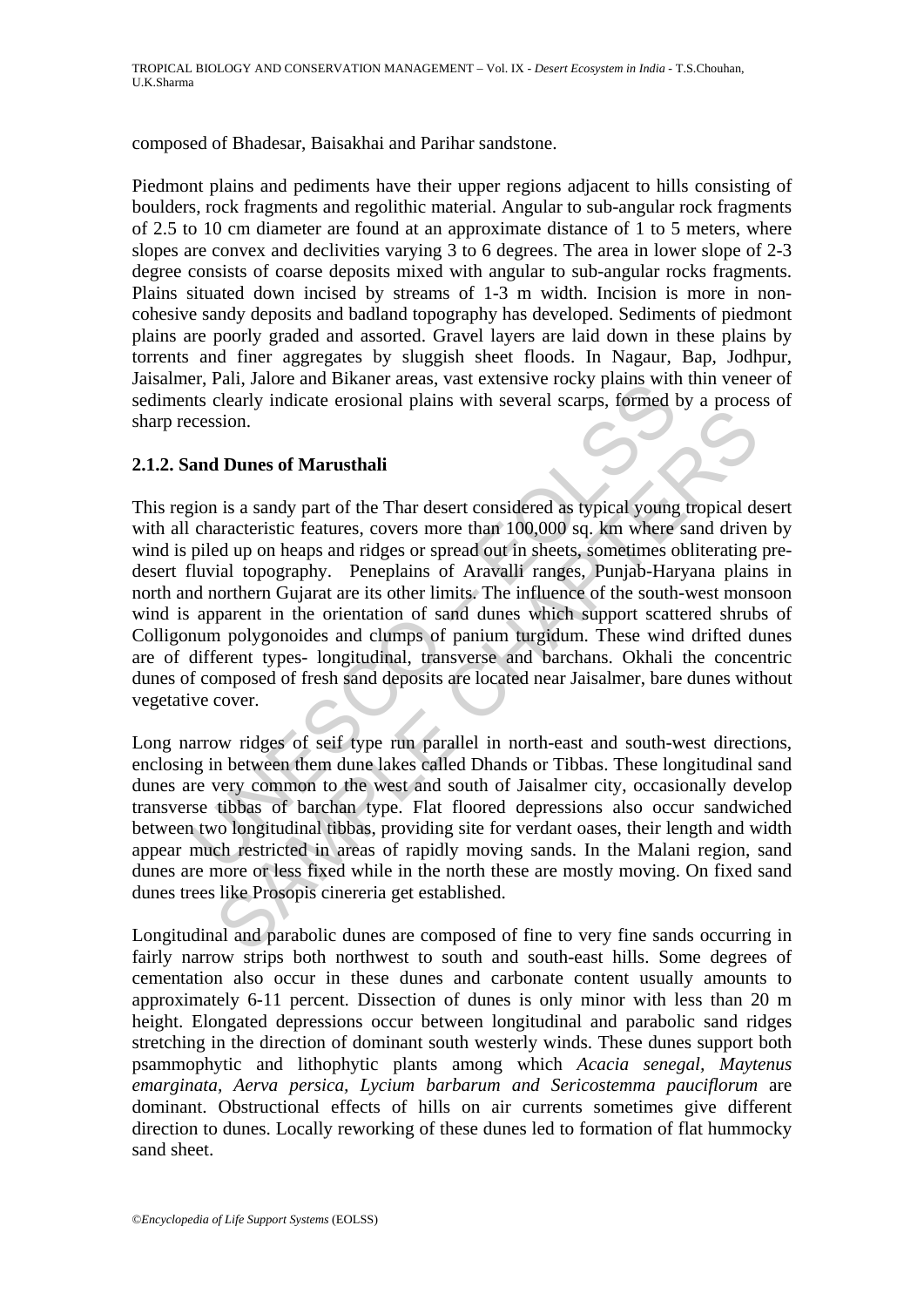Various types of dunes are formed in the Indian desert mainly on top of old alluvium. Kankar horizon of lime concretions thus occur underneath, and as a result, precipitation in these areas generally cannot contribute to deeper ground water. However, large masses of fine grained sand are capable of retaining considerable amount of water causing increased moisture contents in the lower part of sand slopes— particularly depressions between dunes. Most of the parabolic dunes have fused together and transverse fronts across wind have formed with limited supply of loose sand, where the velocity of wind is moderate, barchan dunes have formed of height up to 8 m. In the extreme part of the desert, longitudinal dunes of seif type are formed on top of barchan dunes. Sand parts have been derived from weathering rocks, mineralogical analysis indicates availability of mica in the eastern part of the desert.

### **2.1.3. Sandy Plains**

andy Plains<br>
andy Plains<br>
overed plains are the most distinguishing feature of deserts. These<br>
re Thar desert, chiefly in Punjab-Haryana sector, north Gujara<br>
1, Jaisalmer and Barmer districts of Rajasthan. These are studd Then describes are the most distinguishing feature of deserts. These are scatter plains are the most distinguishing feature of deserts. These are scatter Thar desert, chiefly in Punjab-Haryana sector, north Gujarat and pa Sand covered plains are the most distinguishing feature of deserts. These are scattered in the entire Thar desert, chiefly in Punjab-Haryana sector, north Gujarat and pasts of Bikaner, Jaisalmer and Barmer districts of Rajasthan. These are studded with occasional sand hills. This part is relatively flatter than the north-western dune infested country. Soils are of Aeolian origin derived from various parent materials with fine sand to loamy sand. Two broad landform units- old and younger alluvial plains are easily distinguished. Old alluvial plains are most extensive in the central desert of Rajasthan, where plains are flat, but hummocky topography is found in some localities distinguished as level plains and slightly undulating plains with sandy hummocks. The slope of the terrain is less than one or two percent near the lower piedmont zone and decreases at greater distance from the hills and marked somewhat lighter color tone associated with different soil texture and vegetation. Darker phototones are characteristic where hydromorphic soils occur in shallow depressions mainly of calcareous clays. .

Unvegetated saline parts are however very light toned with the exception of heavy saline soils. Vegetation comprises of mainly *Prosopis cinereria, Capparis deciduas* and *Zizyphus nummularia*. Percentage composition and growth characters depend mainly upon the depth of the soil and its texture. *Salvadora oleoides* is associated with soils where sub-soil layers consist of loam or silty loam or clay layer. Among shrubs, *Calotropis procera* and *Crettalaria burhia* are most common. Hydromorphic soils are sometimes completely covered with *propopis juliflora*, which form dense thorny thickets in Jalore and Pali districts. During the post-monsoon period, the most conspicuous plants are *Pulicaria wightiama*, *Crotalaria burhia and Aerva persica*. Few shrubs of *Capperis deciduas* sometimes act as barrier for sand movement and small hummocks are formed near these shrubs. As regards regenesis, it is difficult to narrate whether vast plains are erosional or depositional in character since sediments are shallow and coarse grained in most parts of this zone. The thickness of alluvial deposits is more in enclosed basins than on vast extensive flat surfaces.Plains are almost devoid of surface drainage but some fossil drainage lines exist. Some ephemeral channels can be traced near the hills that feed artificial storage lakes of tanks. This particularly exists whereon dune belts occur between hills and plains that intercept ephemeral sheet flood waters. The presence of impervious lime concretions at shallow depth is the main characteristic of this unit. The upper limit may usually be found from 30 to 150 cm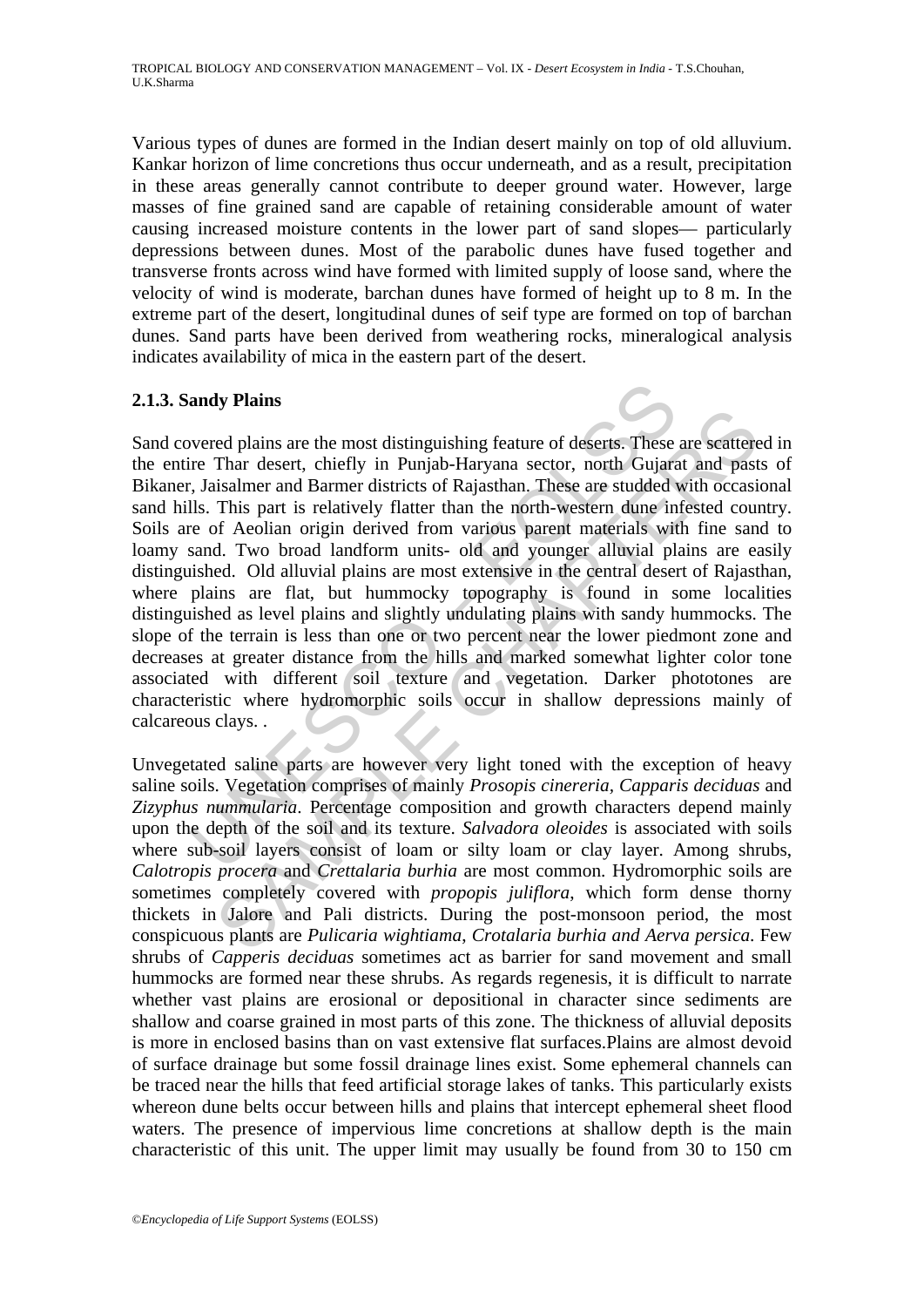below the surface. These concretions play critical role in hydrological and agricultural conditions as precipitation falling on old alluvial plain cannot contribute to ground water to any considerable extent and a fair portion evaporates.

The piedmont zone separates old alluvium from residual hills. Some lime concretions are normally lacking or poorly developed in the upper piedmont zone, sub-surface water may flow underneath the concretion layer and thus may contribute to deeper ground water. Young alluvial plains occur relatively as a narrow belt on both sides of the present river channels. Soils are mostly loamy sand to sandy loam but coarser material like sand and gravel is also common. No lime concretions are normally found in this unit and permeability therefore is good. There normally exists free exchange of water that percolates through the sand of the river channel. In the dry parts of the year, there are losses to river channel, whereas there is recharge of wells after rains and floods. Numerous wells occur in this zone having sufficient yield for irrigation. Natural vegetation consists of *Acacia nilotica ssp Indica, Acacia jacquemontii* and *Tamarix sp*. In forward areas of Luni having saline water, *Tamarix dioica* and *Salvadora persica* sometimes gain dominance. On the riverbed Tamarix are profuse in dry spells and cover sandy beds extensively.

### **2.1.4. Indus Plains**

Coatas unougli us said or the live trainmer. In the tay parts of<br>these to river channel, whereas there is recharge of wells after rans<br>wells occur in this zone having sufficient yield for irrig<br>on consists of *Acacia nilot* wells occur in this zone having sufficient yield for irrigation. Nat<br>consists of *Acacia nilotica ssp Indica*, *Acacia jacquemontii* and *Tamariz*<br>areas of Luni having saline water, *Tamarix dioica* and *Salvadora per*<br>are This area exists in the east of the lower valleys of Indus, Sutlej, extensive areas between Jhelam, and Chenab, where plain area of undulating sand hills, slopes upwards gradually to north-east. Elevations are generally below 160 m and its north-east portion is channel of large dry water course of Ghaggar, the seasonal river. The southern part of this region is frost free; light winter frost occurs annually in the northern part. Vegetation is generally sparse consisting of xerophytic shrubs like *Haloxylon salicornicum, H. recurvum* etc but localized area supports lush grasses and shrubs like *Acacia arabica*, *Capparis deciduas, Zizyphus nummularia* and *Calotropis procera*. The terrain is formed of Pleistocene and recent alluvial deposits in layer comfortable with flat surface. Deposits vary considerably with massive beds of clay and sand and in some areas with calcareous concretions and silt. Brown sand occupies considerable part. Sand deposits are loessic in origin and deposited in most part after Pleistocene. Indus valley remained under sea up to sub-recent times and plain originated from unfelling of foredeep. Any unevenness of surface is due to older banks and deserted channels of river but local relief is insignificant.

### **2.1.5. Flood Plains**

There are old flood plains of dried Ghaggar river system in Ganganagar and Bikaner districts of Indian desert. Ghaggar bed is about 5-9 km wide and bounded by sandy banks attaining some height forming hummocks. In the north-east of Ghaggar flood plains, soil is fine textured, clay loam to silty clay, sometimes saline. Some shrubs like *Haloxylon salicornicum, H. recurvum and Capparis deciduas* can be seen over vast treeless horizon. Several succulents like *Suaeda fruticosa* and *Sensuvium portulacastrum, Cressa Cretica* are most common. Now it has been fed by permanent canal of about 800 km long Tectonic movement in later part of tertiary caused both highlands to attain steeper gradients, which aggravated the erosive power of streams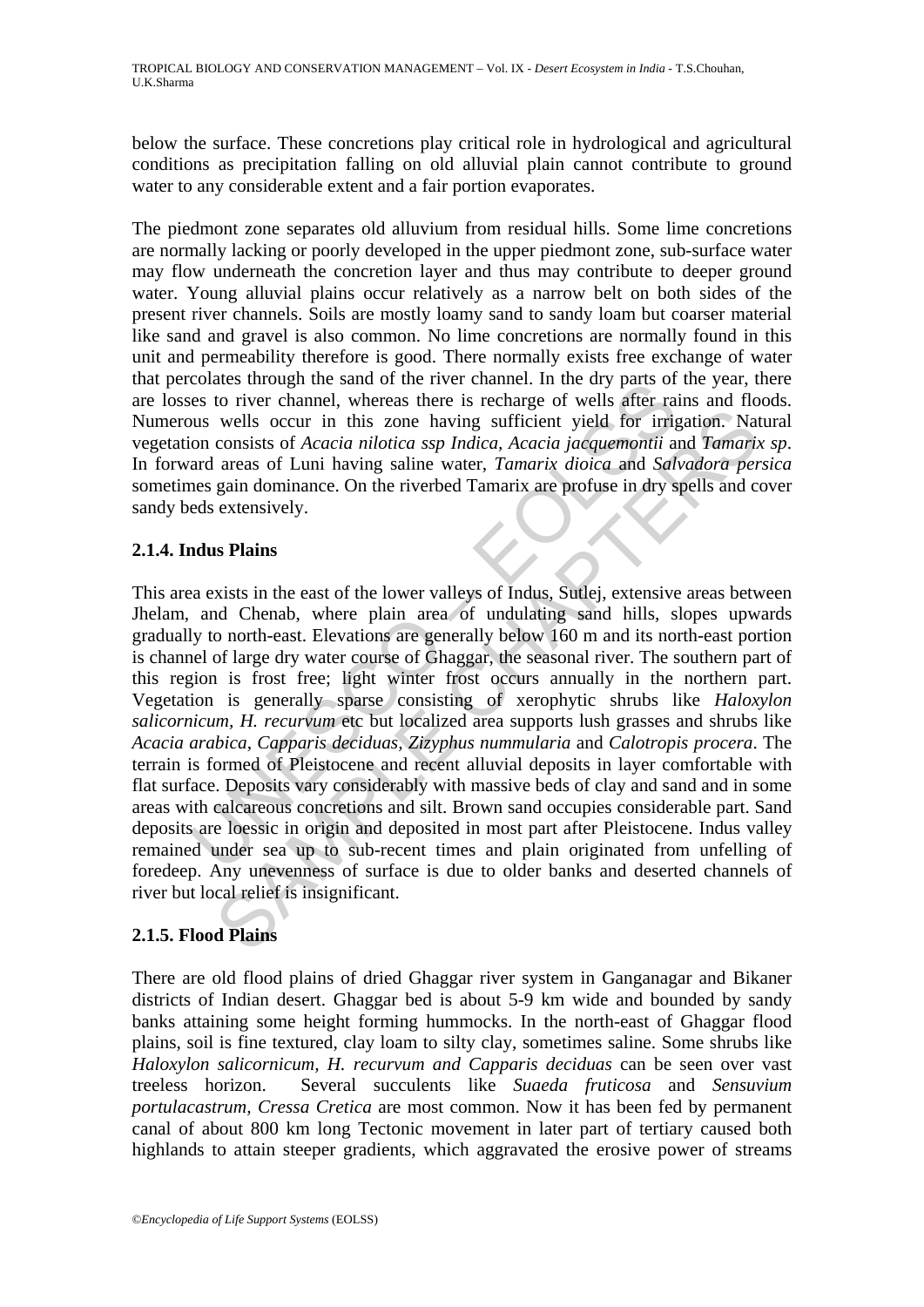produced more detritus to be transported. Overloaded streams started depositing sediments in fore deep. Gravelly material are found below finer sediments, finer particles have been swept by wind and resorted in the form of dunes, drop sediments in their flood plain areas which constitute this unit. Alluviation of this region is still in operation.

### **2.1.6. Marshy Land**

on the flour to the west and thue kann to the sour-east on thus<br>a areas inundated during monsoon under the combined affect of va<br>areas inundated during monsoon under the combined affect of va<br>the dry season, white crust of in flow of rainwater. Soils are halomorphic, dark grey to black in cdry season, white crust of salts of few mm thick is deposited on the surf way by season, white crust of salts of few mm thick is deposited on the surf soi This is a marine zone with mangrove swamps and salt water creeks. Mudflats with or without mangroves, make up most of coastal area in Gujarat and Rajasthan states near the Gulf of Kachchh. Part of Kachchh district is also covered by these lands- the Great Rann from the north to the west and little Rann to the south-east of this district. These are vast areas inundated during monsoon under the combined affect of vast marshes and obstruction in flow of rainwater. Soils are halomorphic, dark grey to black in color. During the dry season, white crust of salts of few mm thick is deposited on the surface, usually showing polygonal cracks. Since the coastal zone is submerged occasionally by sea water, soils are deep and argillious. Halophytic vegetation is *Suaeda fruticosa, Salsola foetide, Arthrocnium indicum, Atriplex stocksii, Salicornia brachaita* and *Sensurium portulacastrum* etc. Among grasses, *Aeluropus lagopoides, Sporobolus sp* and *Halopyron mucronatum* are common. In some marshes, *Cressa cretica* is an important plant. This zone is periodically submerged by seawater and is rich in soluble salts in greater and little Rann of Kachchh. There is practically no vegetation except some halophytic grasses on the borders like *Aeluropus lagopoides, Sporobolus helvolus, S. morginatus, S. coromandelianum, Urochandra setulosa, Dactyloctenium aegyptium, Chloris virgata* and *Eleusine compressa*. Plantations of *Prosopis juliflora* raised on the saline bed are sometimes not very successful due to hard sub-soil surface.

Marshy depressions occurring inland are also inundated during the monsoon season and show salt efflorescence. Common plant species recorded are *Cassia auriculata, Tamariz dioica, Salvadora persica, Cressa cretica, Vitex negundo, indigofera oblongifolia* along with some grasses e.g. *Sporobolus marginata, Eleusine compressa* and *Dichanthium annulatum*. On intercoastal zone on elevated soils and coastal creeks mangrove vegetation of *Avicennia officinalis, Rhyzophora mucronata, Burguiera conjugata, Aegiceras corniculata* and *Acanthus ilicifoliu*s is seen. This provides fuel, which is the main cause for degradation of this formation.

# **2.1.7. Salt Playas**

Saline depressions or lakes are scattered throughout desert region important among them being Sambhar lake, Pachpadra, Loonkaransar and Didwana. There are small playa lakes near Khatu, Pokaran, Sujangarh and Kuchaman. In the hilly and sandy dune tracts, there are enclosed basins and local runoffs possessing clayey soils with evaporate deposits like sodium chloride gypsum, gypsite, nitrate etc when dried during summer. Like the saline lands of West Australia, there are some relics of the once extensive river system. Rann of Sanwarla, Pachpadra salt basin and other minor depressions in the northern part of central Luni basin are 'wet playas'. Centripetal drainage system was not conspicuous at all and channels connected from headwater branched after dryland conditions were set in. The highly saline surface limits crop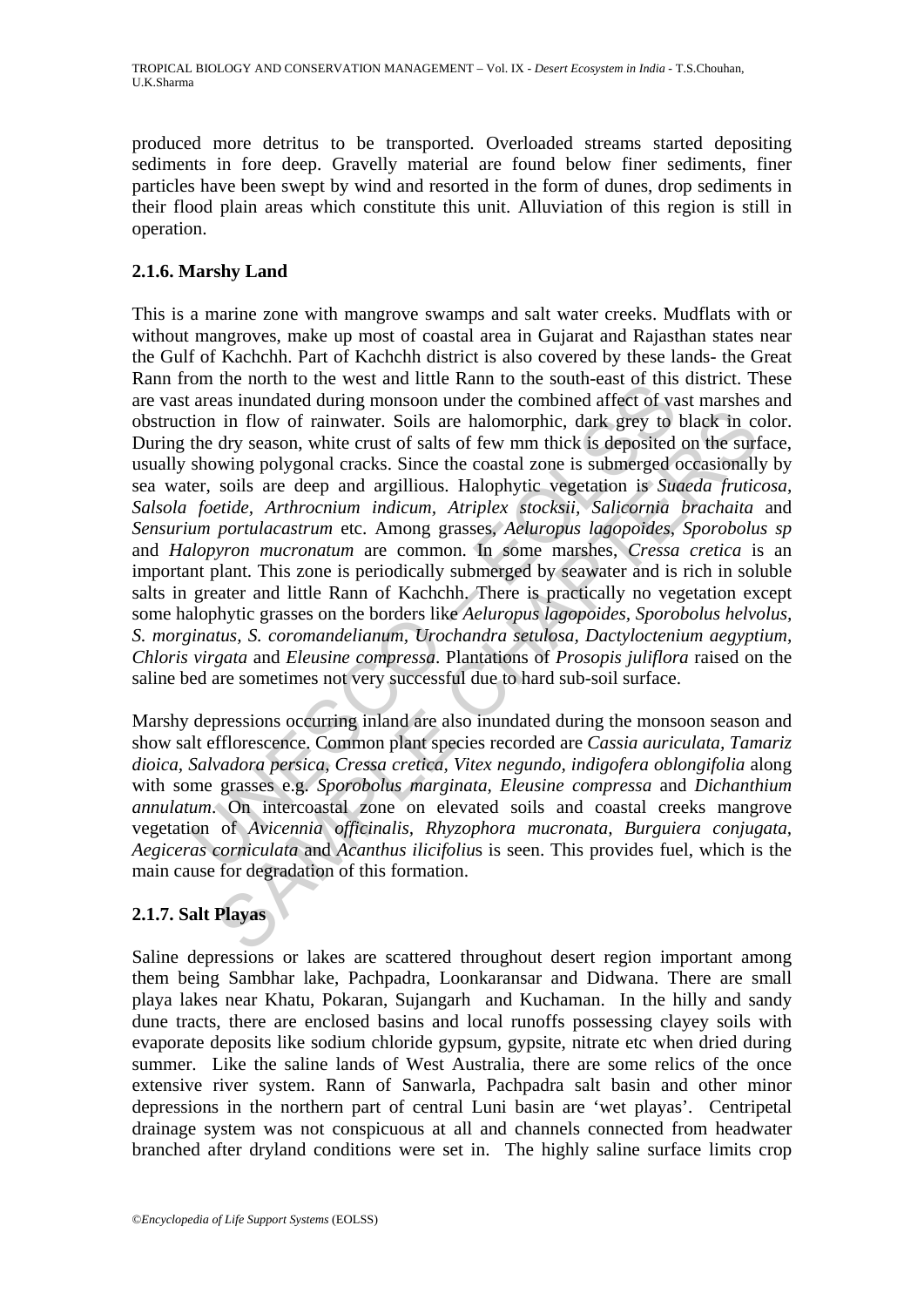production. Stream which originates from high lands of Shergarh- Kailana- Jodhpur drains into this basin is underground surface drainage enriched by high dunes. In the Luni basin or in alignment with it, most of these salt lakes occur while others are along the periphery of Barmer Bikaner dune free country located at Pokaran, Phalodi, Bap and Lunkaransar.

epending upon the tow-lying tocatoms. Frant associatom in the ending upon the degree of salinity in the soil. Various micro-<br>the pending upon the degree of salinity in the soil. Various micro-<br>m of plant associations. In t If plant associations. In the centre, where pH of the top soil layer is more of saturation extract, high white salt incrustation is present and no vegetate low salt concrutations and pH values, vegetation mostly comprising Heavy textured saline soils occur in some localized depressions which are clay loam, shallow to moderately deep loamy sand overly strong clay loam in upper reaches, where sand sheets occur. The extent of sand cover ranges from 10 to 80 cm, the upper sand cover is calcareous and non-saline sometimes supporting crop in 30 cm deep conditions. Deep to moderately deep, medium to coarse textured soils, slightly affected by salts at a lower depth also occur in the low-lying locations. Plant association in these depressions varies depending upon the degree of salinity in the soil. Various micro-reliefs show a spectrum of plant associations. In the centre, where pH of the top soil layer is more than 9.9 and Ec of saturation extract, high white salt incrustation is present and no vegetation exists. Under low salt concentrations and pH values, vegetation mostly comprising of grasses and sedges like *Cyperus iria, Sporobolus helvolus, S. marginatus, Aeluropus lagopoides, Dactyloctenium aegyptium, Chloris virgata, Aristida sp* are recorded. Among succulent members of chenopodiaceae family are most common comprising of species like *Haloxtlon salicornicum, Suaeda druicosa, Atriplex sp* and *Salsola sp* etc. *Cressa cretica*, a small herb is extensively found on this habitat. These depressions are marginally exploited for grazing by sheep and goat during the rainy season. Tal Chhapar is a similar depression under forest game sanctuary of black deer. These details are enumerated in Table 2.

Physiographic features of desert regions are varied and extensive. While comparing the desert conditions in Punjab, Haryana and canal fed areas of Rajasthan, it is clear that desert land can be converted into green lands. Most of desert lands are treatable as evident from these areas. Greenlands of desert regions are exemplary for other desert areas of the world, for adopting similar practices of treatment of their problems, though position arrived in canal-irrigated areas is quite costly, time consuming and need peoples' participation for making their efforts into success.

# **2.2. Geomorphic Evolution**

The Thar desert is the western most fringe of Deccan mainland forming shield area of the Indian sub-continent during pre-Cambrian times. On the west rock exposures are less frequent but known to include Malani igneous rocks, Vindhya, Marine Jurassics and Eocene rocks. It is understood that this area was under sea during Jurassic times which is evident from fossils recovered in Jaisalmer district of Rajasthan. Highly fossiliferous marine deposits over Talchir beds show that species lived in more or less isolated arms of large sea spread over the Himalayan region. The sub-continent land was either up heaved or sea receded in sub-recent times. During Carboniferous period glacial climate prevailed over the desert region of the sub-continent. The Aravalli range was covered by ice sheet, which extended northwards over salt range. Middle and upper Pleistocene was period of repeated glaciations, northern India must have experienced temperate climate. It is presumed that rivers originating from Himalayas might have changed their course and disappeared. Saraswati river flowing through the Thar desert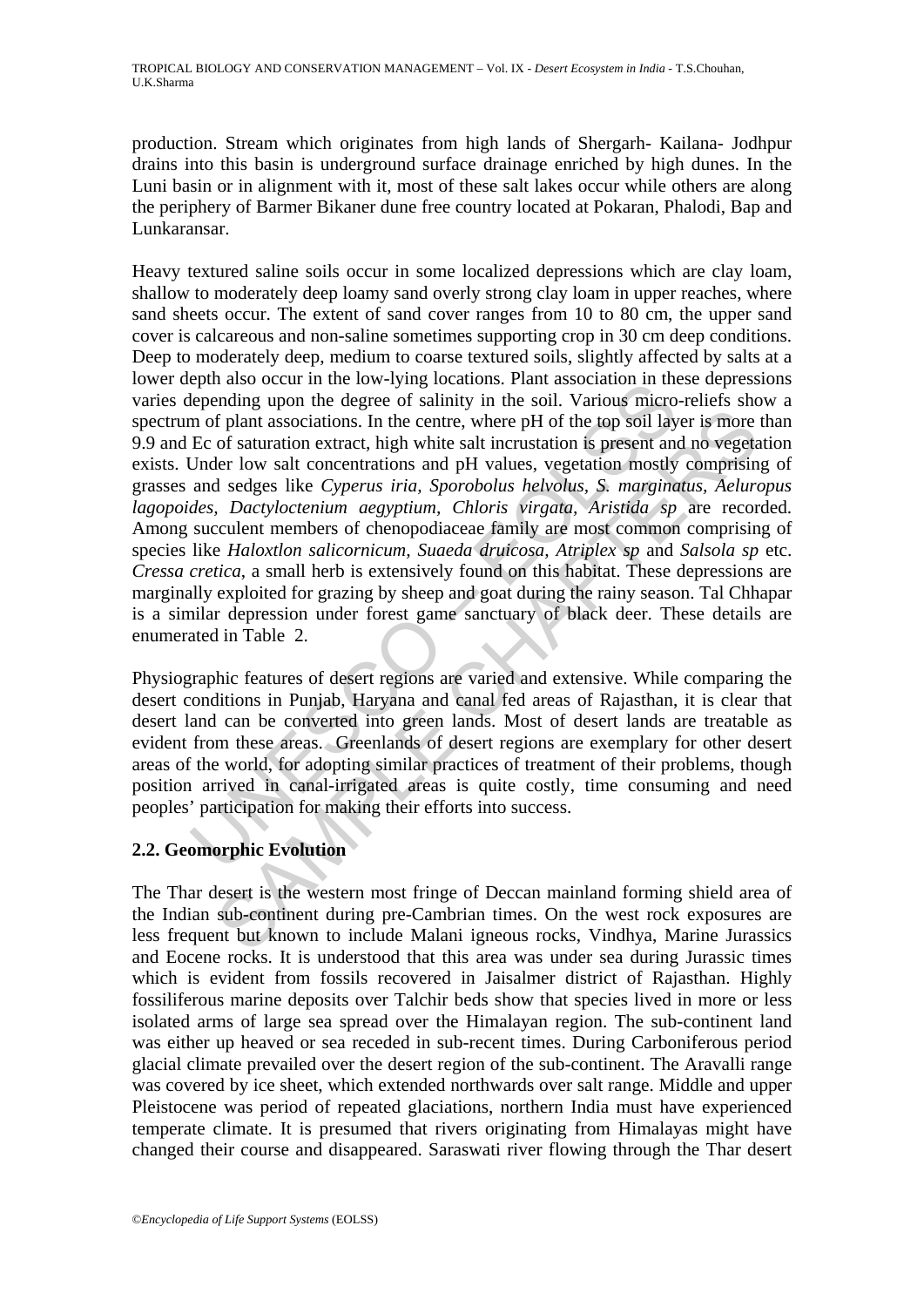was the life line of the region and the area was prosperous covered with dense forests.

Indus plain, which forms downrap, has dominated the palaeogeography of the Thar desert from the Mesozoic time onwards. Segments which occupy the final position of the trough, oscillated east and west from Mesozoic times as evident from the marine transgressions. After the Eparchean interval the Aravalli geosyncline basin seems to have deepened and laid down the Delhi system of torrential streams as indicated by the vast quantity of conglomerate and sand with impure calcareous sediments. The Aravalli range was upheaved by oreogenic forces in the pre-Vindhyan times and thereafter the Vindhyan sediments were deposited on either side. Vindhyan rocks are nearly 100 cm thick in western Rajasthan and the geo-history of Rajasthan is obscure to middle carboniferous times. At the close of the carboniferous period, the Aravalli range was occupied by ice sheet stretched far north as salt range. Early Mesozoic period is marked by earth movements, which created a great boundary fault and rejuvenated Aravalli Mountains. As a result of geological features, Archaean rocks occur mostly in the Thar desert of Rajasthan. There is an intimate causal relationship between relief and geological structure, landforms are in extreme contrast.

#### **2.2.1. Playas or Ranns**

Freurous times. At the close of the carolmetrous period, the Franchi<br>d by ice sheet stretched far north as salt range. Early Mesozoic part<br>in movements, which created a great boundary fault and rejuve<br>ins. As a result of g The origin of salt lakes or depressions indicates that brine of salt lakes was surface deposit as a result of desiccation of sea in the late tertiary period. There is possibility that salts are carried by winds from the Rann of Kachchh as particles or sprays of sea water and deposited over land, subsequently washed by rains and deposited in lakes. Structure, relief and morphogenesis of these playas are varying and they are important gathering ground of natural evaporates and ground water.

### **2.2.2. Genesis of Carbonate Pan**

From the state of the content and a great boundary fault and rejuvenated Ara As a result of geological features, Archaean rocks occur mostly in the Rajasthan. There is an intimate causal relationship between relief structu Generally carbonate pan is concealed under alluvial or blown sand deposit but sometimes exposed at the surface due to removal of soil by erosion. It is not encountered in inselberg zone, while in piedmont plains, it is found at about 45 cm depth, which gradually increases in depth towards the lower plains it is found at a depth range 65-100 cm. In alluvial plains it lies at 45-100 depth and at 120 cm depth in shallow saline depressions of internal drainage. In appearance it neither resembles rock nor alluvium or sand. These are very hard and impervious and penetration of roots is difficult. In piedmont zone, layers of pan are found where soil deposits are also observed. Rock fragments washed away from highlands are deposited in bands and become cemented with lime.

Development of pan is very much related with dry climate with rainfall varying 100-150 mm, high temperature and prolonged droughts. Glaciations in the Himalayas have considerably influenced climatic conditions of this tropical belt. It is surmised that glaciations of different intensities have resulted in climate declining towards more drylands. In between two glaciations or pluvials of low intensities, dunes of old system are formed and stabilized during pluvial period. In the present period, new dunes are formed due to extreme dryness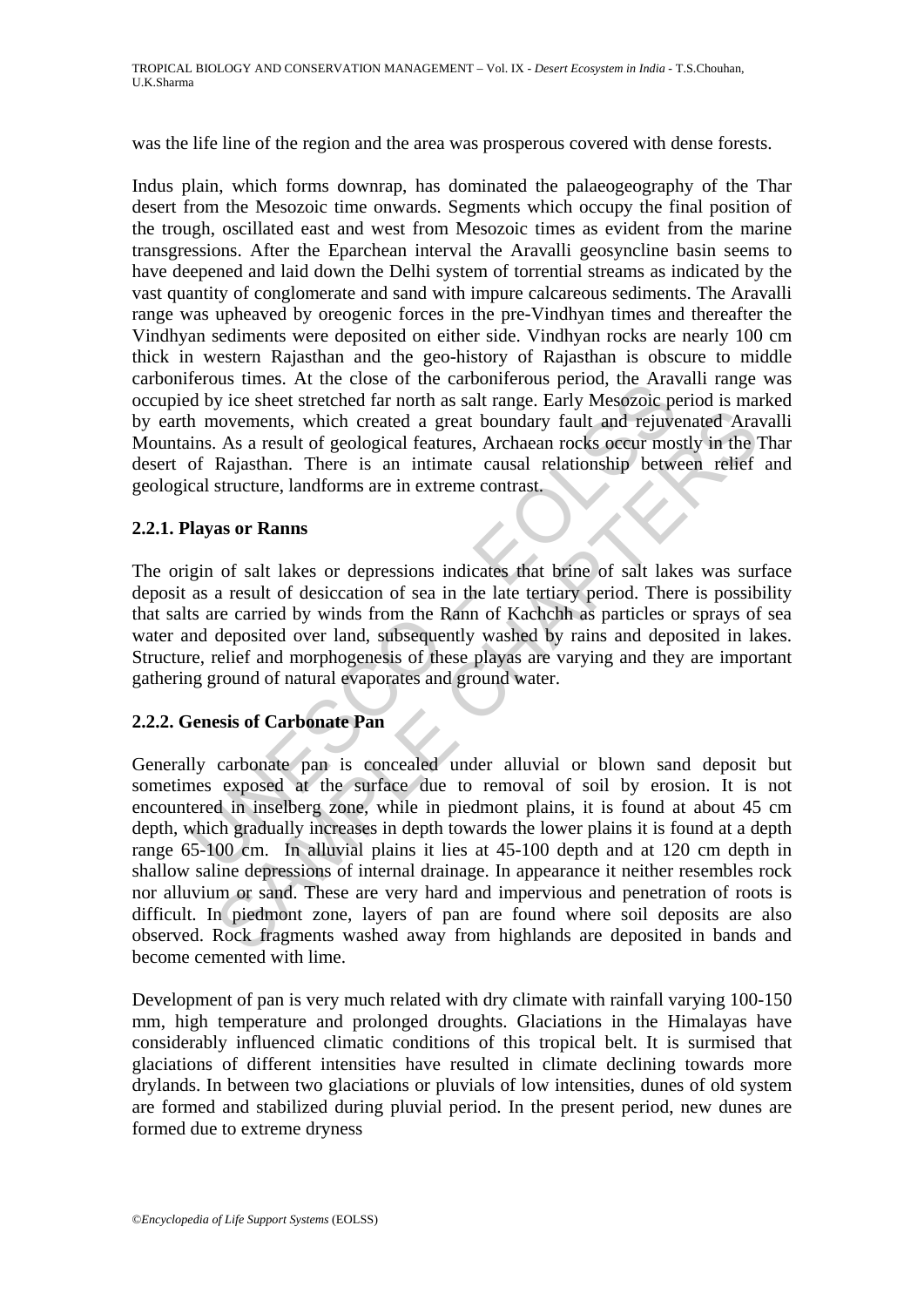#### **2.2.3. Origin of Sand Dunes**

Sand of dunes indistinguishable from seashore seems to have been transported to a great measure by monsoon winds. The fine grained sand seems to have been transported by drainage systems from the Aravallis which seems a major reason of variation. Orientation and distribution of sand dunes depend upon the source of sand and size of grains, since coarser grains drop at a short distance while fine grains continue their flight down the wind at varying distance depending on the velocity of the summit wind and violence of eddies in leeward side of dunes. In barchan dunes, the average size of sand grains increases with the size of the dune. Bigger sand grains contribute to more weight and pressure, require more wind energy to be carried vertically as well as horizontally. Near the Rann of Kachchh and in Barmer the density of dunes is comparatively high and gradually decreases in the north-east.

any. Isean the Kann of Kachtim and in Bannet the density this attively high and gradually decreases in the north-east.<br>
for the old system are of high relief and maturity and have develo<br>
gless and rounded swells due to de Expansive grading and the matrix and have developed into we and rounded swells and have developed into whe stand rounded swells due to deflation and fusion processes which modify of topography of the previously formed par Dunes of the old system are of high relief and maturity and have developed into whale back ridges and rounded swells due to deflation and fusion processes which modify the sharpness of topography of the previously formed parabolic dunes. It has been observed that windward slope of these dunes is very gentle and quite often dissected by short streams, often subjected to wind sourcing while leeward side is very steep. Dunes of the new system contain freshly deposited loose sand and lack in characteristics of the old dune system. New dunes are formed by cutting of trees, intensive grazing and cultivation over old dunes as these practices set the surface of dunes in motion. Apart from distinct colonies of three types of dunes viz. longitudinal, transverse and barchans, there are concentrations of complex types where all types of dunes are found. Large quantity of sand also gets heaped against hill tops and under shrubs and bushes.

The phenomenon of sand movement is intimately connected with the velocity of surface wind, force exerted on sand grains and resistance offered by grains to passage of wind. Wind velocity falls nearer to the surface level, pebbles, grass blades or other surface irregularities. From this level upward it increases quite rapidly at first, becomes slow at significant height. Smaller clay or dust particles do not react unless stirred by flying sand grains. Hard rough surface remains stationary and not affected with blown wind. Wind speed ranges between 30 and 62 km per hour during the summer months of April to June.

> TO ACCESS ALL THE **54 PAGES** OF THIS CHAPTER, Visit: [http://www.eolss.net/Eolss-sampleAllChapter.aspx](https://www.eolss.net/ebooklib/sc_cart.aspx?File=E6-142-DE-04)

#### **Bibliography**

- - -

Chouhan, T.S. (1994) Indian Desert: Resources & Potential Development. National Bureau of Soil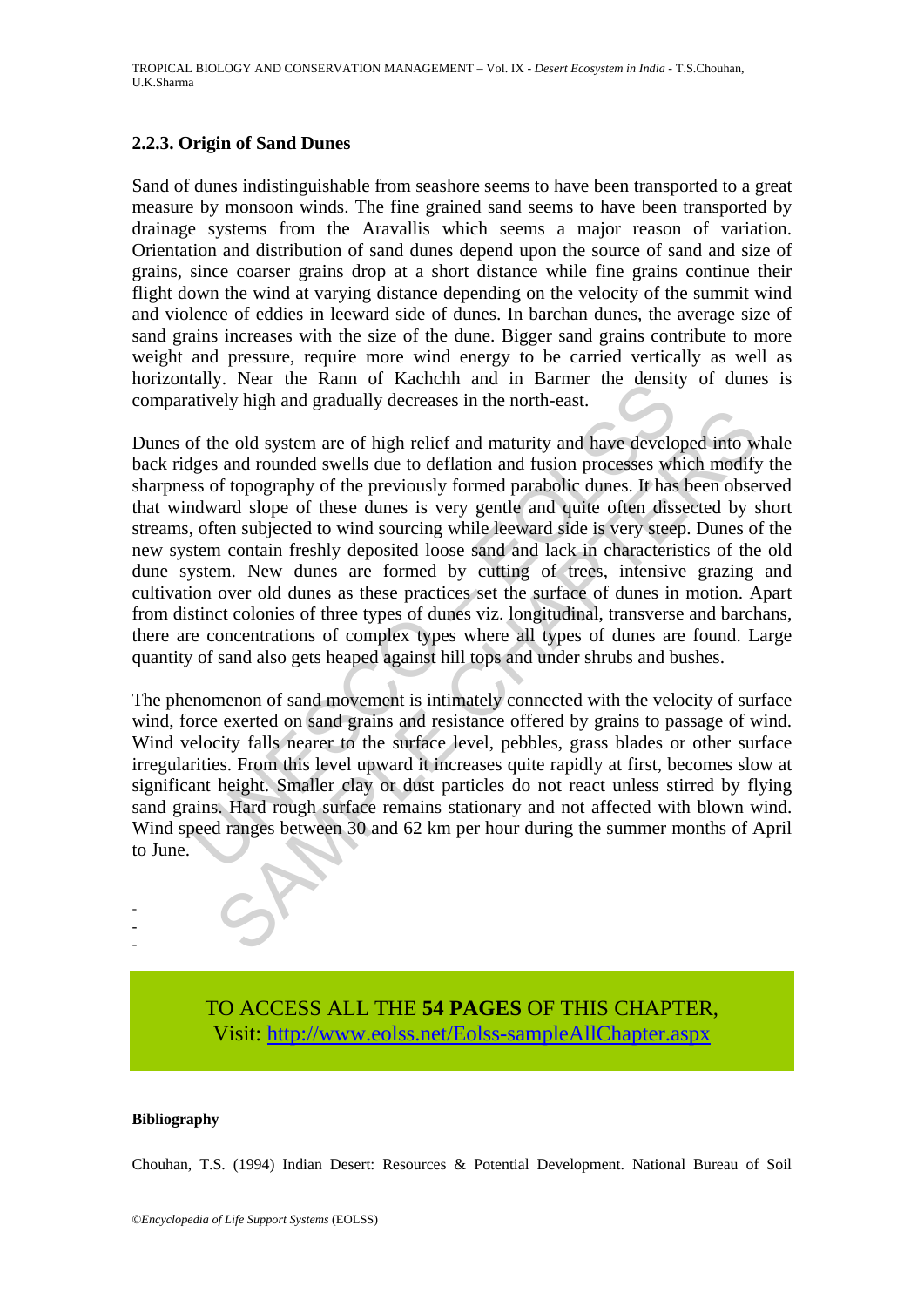Survey and Land Use Planning (ICAR) Nagpur, India.

Digest of Statistics 2004-05 Government of Jammu & Kashmir: Data source of cold desert.

Deshpande C.D. (1992) India- A Regional Interpretation, National Council of Social Sciences Research [The publication is helpful in regional interpretation of different ecosystems of the country. The problems of desert regions of India are helpful in understanding in situation of different desert areas of the country]

Desertification and Its Control (1978) Indian Council of Agriculture Research [The study is confined to north-western desert regions of India. [The conditions of hot and cold desert regions are detailed in terms of life support system].

Ground Water Resources of India (1995) Central Ground Water Board, Ministry of Water Resources, Government of India. [Data source related to districts. The areas falling in desert regions of the country can be seen in this publication].

Ground Water Statistics (2002) Central Ground Water Board, Ministry of Water Resources, Government of India. [Data source related to districts. The areas falling in desert regions of the country can be seen in this publication].

Water Statistics (2002) Central Ground Water Board, Ministry of Water Resou<br>
[Data source related to districts. The areas falling in desert regions of the councation].<br>
K. & Ishwar Prakash (1975) Environmental Analysis of is one.<br>
Se Ishwar Prakash (1975) Environmental Analysis of the Thar Desert, English Book Ishwar Prakash (1975) Environmental Analysis of the Thar Desert, English Book Ish focused to Indian Thar Desert detailing the life s Gupta R.K. & Ishwar Prakash (1975) Environmental Analysis of the Thar Desert, English Book Depot Dehradun [The study is focused to Indian Thar Desert detailing the life support system in different environmental conditions]

India- National Action Programme to Combat Desertification (2001) Ministry of Environment of Forests, Government of India [Status of desertification in India and this is regional analysis of desert regions of country. National action plan refers to governmental efforts for combating desertification]

India (2006) Ministry of Information and Broadcasting, Government of India [Data source]

Resource Atlas of Rajasthan (1994) Government of Rajasthan, Jaipur [Data source]

Singh R.L., (ed) (1992)- India- A Regional Geography, National Geographical Society of India, Varanasi Regional geographical interpretation at macro and micro level in reference to states of India. [This publication is helpful in understanding geographical conditions of the country].

Socio-Economic Atlas India (2001) National Atlas & Thematic Mapping: Organization., Department of Science & Technology, Government of India [Data source]

Spate O.H.K and others (1960) India and Pakistan- A General and Regional Geography, Methuen & Co. Ltd. Regional interpretation of geography of India and Pakistan. [The publication also touches desert regions of the country].

Statistical Abstract Haryana 2003-04 Government of Haryana (2005) [Data Source]

Statistical Abstract of Punjab (2005) Government of Punjab [Data source]

Statistical Abstract Andhra Pradesh (2005) Government of Andhra Pradesh [Data source]

Statistical Abstract Rajasthan (2003) Government of Rajasthan [Data source]

Statistical Abstract of Gujarat State (2005) Government of Gujarat [Data source]

United Nations Environment Programme (1986) Arid land Development and the Combat against Desertification: An Integrated Approach: Guidelines for development of arid lands [Efforts for combating desertification are defined]

#### **Biographical Sketches**

**Dr. T.S.Chouhan** is Senior Geographer in the Department of Geography, University of Rajasthan, Jaipur, India. He is engaged in teaching and research primarily in the fields of environmental geography, remote sensing and its applications, geography of arid lands, agricultural geography, cartography and GIS and GPS and Integrated Area Development. Dr. Chouhan has worked in reputed institutions of learning and research like the Central Arid Zone Research Institute, Jodhpur, Department of Geography, University of Jodhpur and National Remote Sensing Agency, Hyderabad. He was also awarded post-doctoral fellowship and research Associateship by the University Grants Commission, New Delhi. He has to his